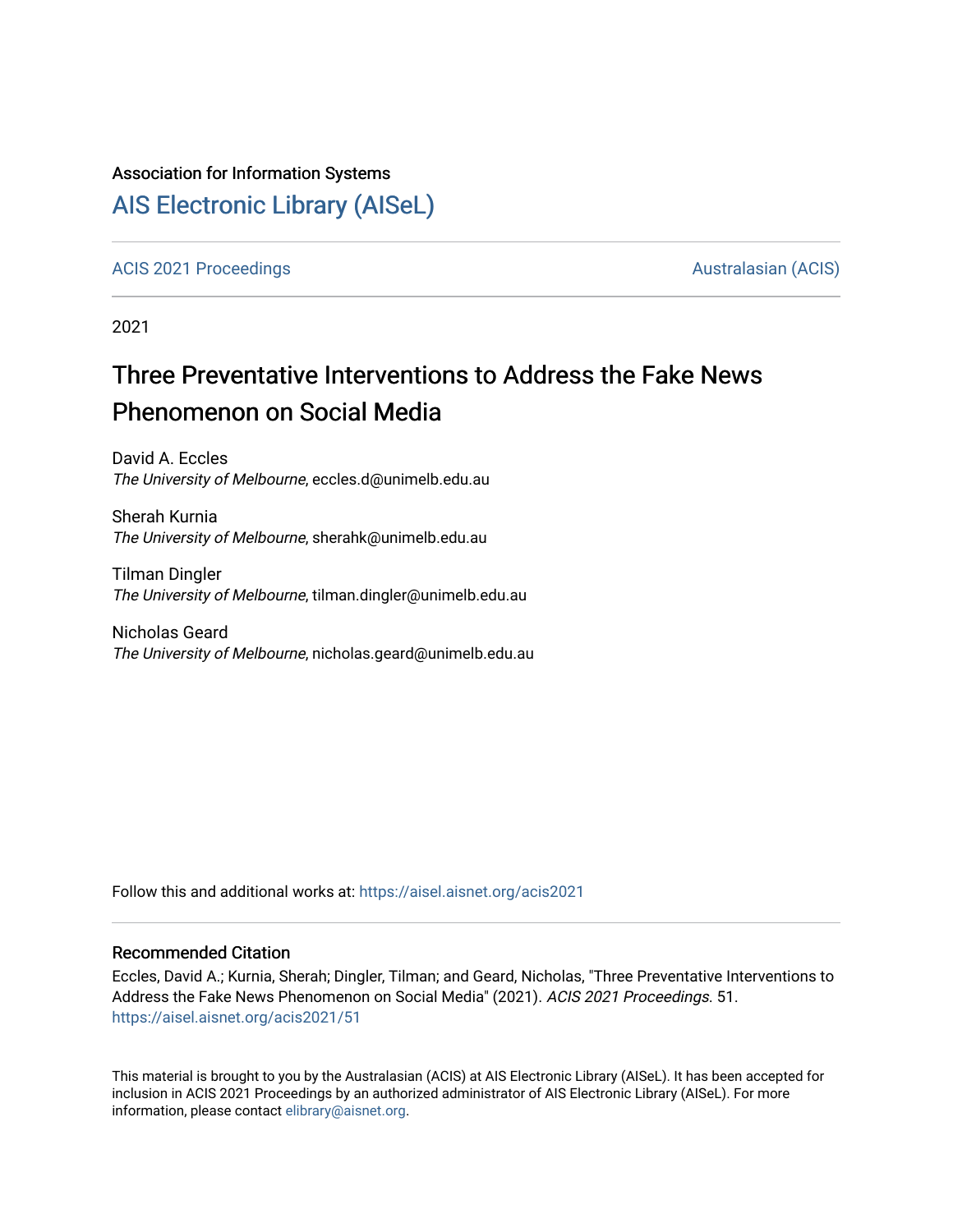# **Three Preventative Interventions to Address the Fake News Phenomenon on Social Media**

### **Research in Progress**

#### **David A. Eccles**

School of Computing and Information Systems The University of Melbourne Parkville, Australia Email: ecclesd@student.unimelb.edu.au

#### **Sherah Kurnia**

School of Computing and Information Systems The University of Melbourne Parkville, Australia Email: sherah.kurnia@unimelb.edu.au

#### **Tilman Dingler**

School of Computing and Information Systems The University of Melbourne Parkville, Australia Email: tilman.dingler@unimelb.edu.au

#### **Nicholas Geard**

School of Computing and Information Systems The University of Melbourne Parkville, Australia Email: nicholas.geard@unimelb.edu.au

## **Abstract**

Fake news on social media undermines democracies and civil society. To date the research response has been message centric and reactive. This does not address the problem of fake news contaminating social media populations with disinformation, nor address the fake news producers and disseminators who are predominantly human social media users. Our research proposes three preventative interventions two that empower social media users and one social media structural change to reduce the spread of fake news. Specifically, we investigate how i) psychological inoculation; ii) digital media literacy and iii) Transaction Cost Economy safeguarding through reputation ranking could elicit greater cognitive elaboration from social media users. Our research provides digital scalable preventative interventions to empower social media users with the aim to reduce the population size exposed to fake news.

**Keywords** social media, transaction cost economics, fake news, psychological inoculation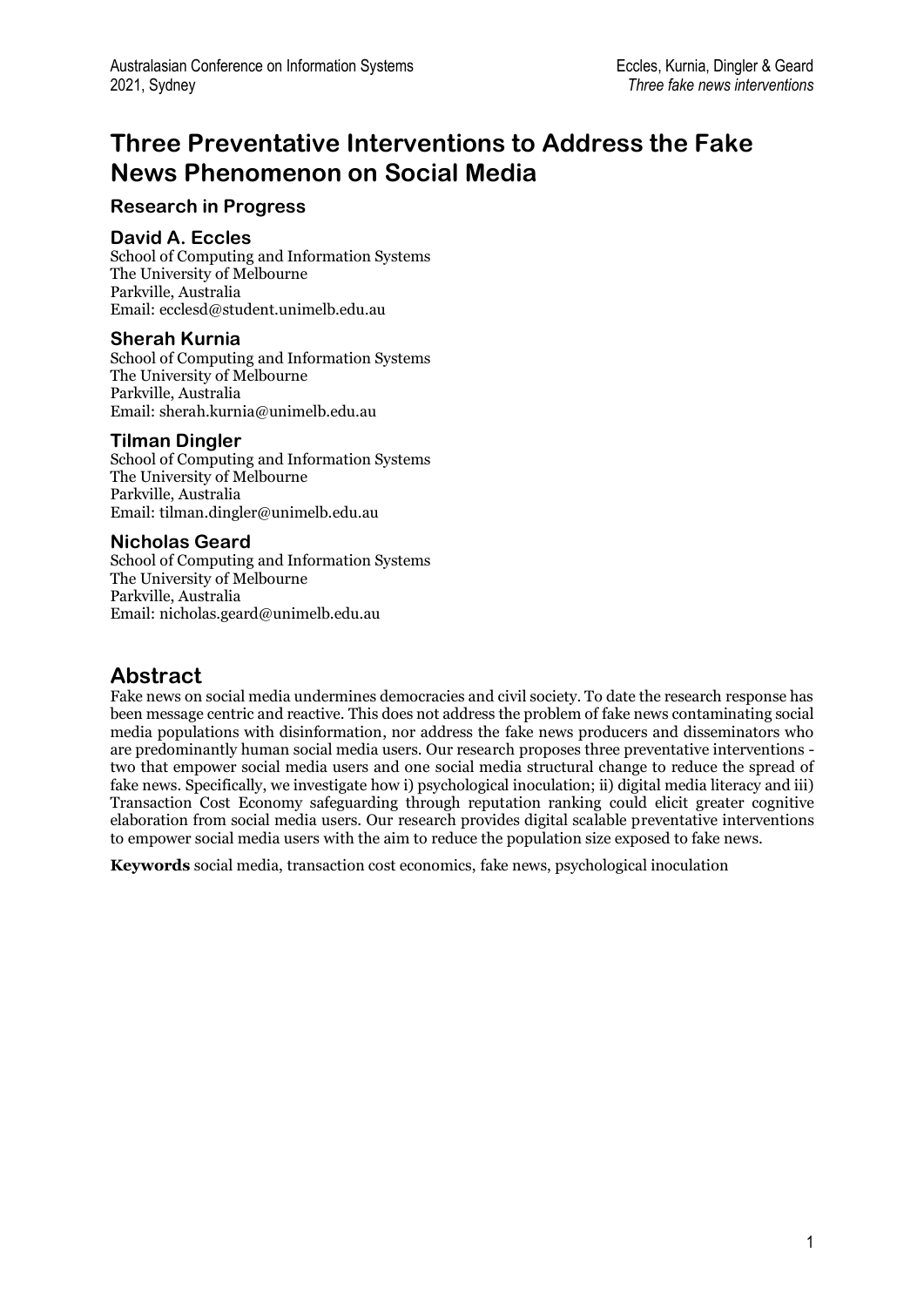## **1 Introduction**

Fake news on social media has successfully disrupted democratic processes and institutions in a number of countries and challenges the idea of what defines a civil society (Bradshaw & Nelson, 2019). Fake news spreads faster, further and lasts longer than facts on the same message topic (Vosoughi, Roy, & Aral, 2018). Information disorders like fake news diffuse on and between social media networks through two mechanisms: social network contagion (Kane, Alavi, Labianca, & Borgatti, 2014) and algorithmic promotion ("trending topics") gathered from user data. Liking, sharing, and commenting on fake news posts contributes to contagion and algorithmic promotion. User attitudes changed by exposure to fake news rarely revert back to the original attitude on a topic due to a number of behavioural (Ecker, Lewandowsky, & Tang, 2010), psychological (Griskevicius et al., 2009) and cognitive vulnerabilities (De keersmaecker & Roets, 2017; Lewandowsky, Ecker, & Cook, 2017; Pennycook & Rand, 2019). Thus, fake news radicalises a large number of social media users who develop in group and out group attitudes reinforced by filter bubbles and echo chambers (Del Vicario, Quattrociocchi, Scala, & Zollo, 2019) reinforcing trust in their beliefs over facts (Moravec, Minas, & Dennis, 2019).

The phenomenon of 'fake news' on social media came to the world's attention in 2016 with two events: the Brexit Referendum (89up, 2018) and, the U.S. Presidential election (Allcott & Gentzkow, 2017). Researchers from many disciplines responded to the fake news phenomenon and a cross discipline 16 author article published in Science ("The Science of Fake News") (Lazer et al., 2018) identified two areas of research foci: user empowerment and social media structural change. The research response focused on understanding the phenomena, identifying fake news content, and reconfirmation of human vulnerabilities from previous phenomena such as MMR vaccination hesitancy (Aquino et al., 2017), conspiracy theories (Lewandowsky, Gignac, & Oberauer, 2013) and propaganda (Voigtlander & Hans-Joachim, 2015). To date, the research on fake news is message centric, reactive, and does not address the volume of exposed and effected social media users.

We seek to address gaps in the research to date, focussing on fake news producers and social media users that propagate the content, rather than the message content; preventative intervention rather than curative response with the goal of reducing the population exposed to fake news. Therefore, we ask:

#### *RQ: How can preventative interventions impact the diffusion of fake news on social media?*

If social media users are the primary source of diffusion (Allcott, Gentzkow, & Yu, 2019; Shin, Jian, Driscoll, & Bar, 2018) then focussing on user empowerment and structural change that directly influences user behaviours presents an opportunity to impact fake news diffusion. We propose three preventative interventions which could impact user actions through greater cognitive elaboration (Moravec, Kim, & Dennis, 2020) and explore them in three sub research questions.

First, psychological inoculation mimics medical inoculation and has extensive success in face to face settings, with some initial success in online environments (Roozenbeek & van der Linden, 2019).

#### *Sub RQ1: How does psychological inoculation impact the diffusion of fake news on social media?*

Digital media literacy is an established p-12 subject in Nordic countries (Kupianainen, Sintonen, & Suoranta, 2008) and has been effective in some Australian contexts (Mingoia, Hutchinson, Gleaves, & Wilson, 2019; Notley & Dezuanni, 2019). Media literacy develops critical thinking skills and literacy in media structure, form and content. Hence, the next sub question addressed in this study is:

#### *Sub RQ2: How does digital media literacy training impact the diffusion of fake news on social media?*

Lastly, Transaction Cost Economics (TCE) safeguarding in network environments (Jones, Hesterly, & Borgatti, 1997) provides a mechanism that would effect reputation rankings of all users who participate in fake news diffusion. Modelled on the way movie productions use past performance of actors and crew for future employment and reflecting the way that production of assets has moved beyond a dyadic exchange, reputation rankings is a form of network governance independent of the formal rules of the market. Reputation ranking would see historical support for authors and content later identified as fake news would not only effect the reputation of the author, but those who contributed to the diffusion of this harmful information (Jones et al., 1997). Hence, we ask:

#### *Sub RQ3: How does transaction cost economics safeguarding through reputation ranking impact the diffusion of fake news on social media?*

The focus on user empowerment equips users of all forms of social media and has the potential to transfer to offline physical environments (Chan, Ghose, & Seamans, 2016).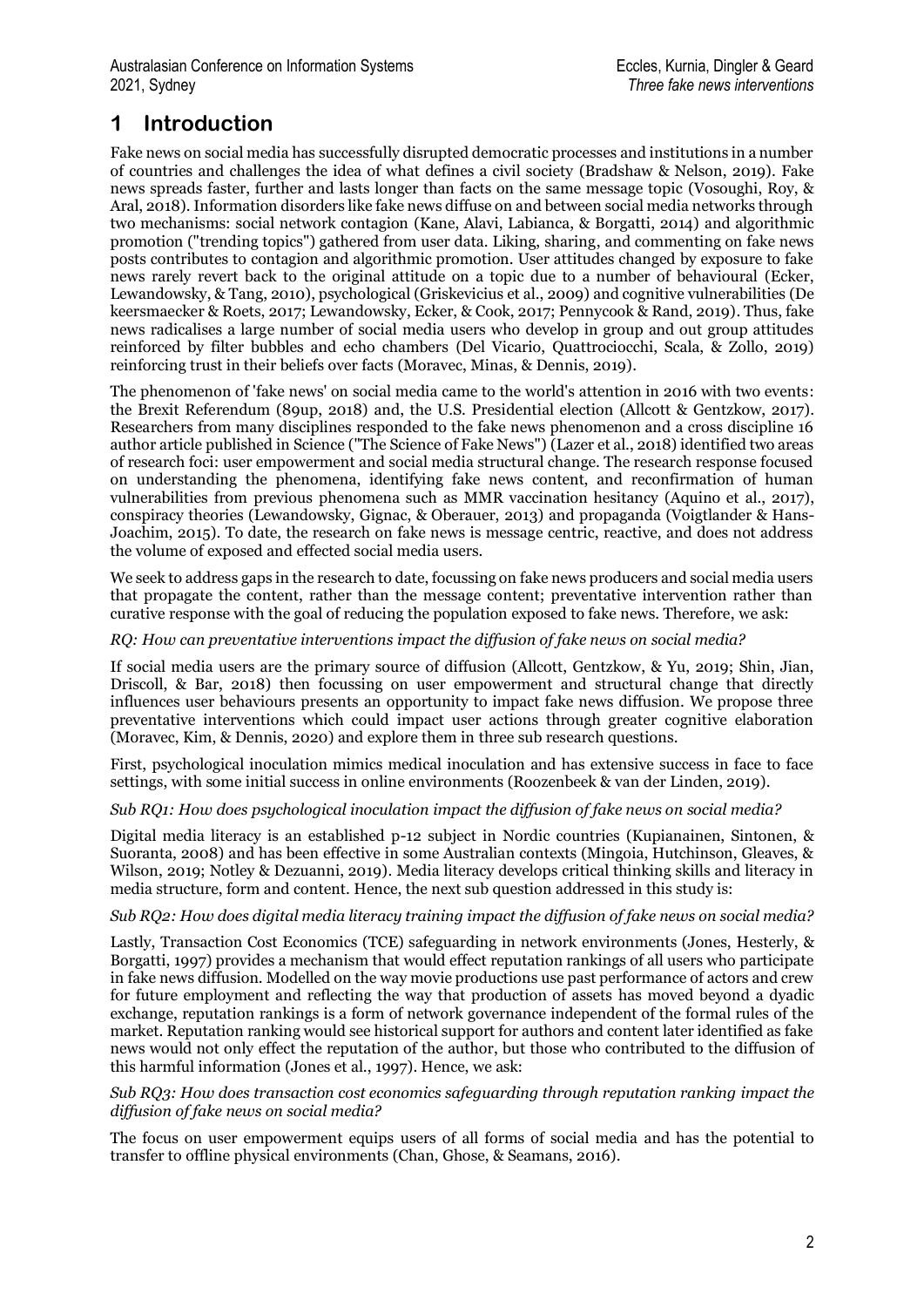This proposed research addresses the research gap in social media user empowerment to better detect fake news using three interventions to promote greater cognitive effort; 1) Psychological inoculation – which mimics medical inoculation to strengthen user defences on existing attitudes; 2) digital media literacy – to understand social media message construction and message motive; and 3) transaction cost economics safeguarding to impose user reputation ranking based on past performance. The potential contribution of this research moves from curative responses to preventative interventions focused on user empowerment and greater cognitive elaboration in message evaluation.

## **2 Theoretical Background**

In this section we outline two approaches to empowering social media users and one social media structural change. Based on our review and analysis of the related literature, our research proposes two individual interventions, psychological inoculation, and digital and media literacy, and one structural change, the imposition of safeguarding mechanisms based on users' previous social media exchanges.

### **2.1 Psychological Inoculation**

Psychological inoculation (McGuire, 1961) uses a medical metaphor that gives resistance to messages seeking attitude change. By inoculating users with weakened attack messages user attitudes users are inoculated against stronger more persuasive messages. The original research proposed four mechanisms in inoculation theory. First, users are informed of the threat of an attach ("threat"), second, users are given a weakened form of the message attack to defend their attitude ("refutation preemption"), third, a period of delay is enforced ("delay") between the defence and the final, full-strength attack ("attack").

Since 1961, scholars have extended the boundaries and varied the mechanisms involved in psychological inoculation (Pfau et al., 1997). A recent meta-analysis (Banas & Rains, 2010) of nearly fifty years of research has confirmed that psychological inoculation successfully intervenes against persuasive messages. Some of the extended boundaries swapped active refutation preemption - where users initiate the defence of their attitude, to passive - being provided with materials to assist their defence of attitude. Other successful variations include a different refutation preemption to the final message attack form and varying the delay length or omitting the delay between the refutation preemption and attack. The meta-analysis confirms that psychological inoculation defends user's attitude on an issue, it only needs the first two stages of the process, that is the threat, and refutation pre-emption (Banas & Rains, 2010).

### **2.2 Digital Media Literacy**

Social media has changed audience engagement (Nelson & Taneja, 2018). The ubiquity of smart phones and internet access creates an always available audience to consume media messages and breaks the form of news distribution found in previous media forms (e.g. terrestrial television, radio, newsprint). Unlike previous media forms of the 19<sup>th</sup> and 20<sup>th</sup> century, social media not only changes news consumption patterns, it also provides the tools to create, promote and share content (Hobbs, 2010).

While all social media users have the tools to create, consume, and share media content, most users do not have the skills to comprehend the new media forms (De keersmaecker & Roets, 2017; Moravec et al., 2019). Digital media literacy creates skilled users with creative, analytical and critical thinking skills to support informed engagement with the broader community and society (Tully, Vraga, & Bode, 2019).

Media literacy has five key components. First, message construction - all messages have a structure and form; second, message construction has a specific grammar syntax and materials specific to the media form; third, different audience members interpret the same message differently; fourth, messages represent a specific attitude on an issue, and omit and sometimes obfuscate many different attitudes on that issue, and lastly, media messages are created to gain some advantage that maybe social, financial, political or psychological in nature (Jolls & Thoman, 2008).

### **2.3 Transaction Cost Economics Safeguarding**

In any exchange of goods, services or information there are operational costs and transaction costs. While operational costs are the most important in making the decision, the imposition of formal transaction governance often adds unnecessary costs and reduces the effectiveness of the exchange. Transaction Cost Economics (Williamson, 1987) is a behavioural economic theory that decides whether the good or service is kept within the firm, or sourced from the market, or partially sourced from the market and the firm (hybrid). It aims to avoid legalistic and legislative governance in the form of an informal governance and dispute mechanism between the parties involved in the transaction.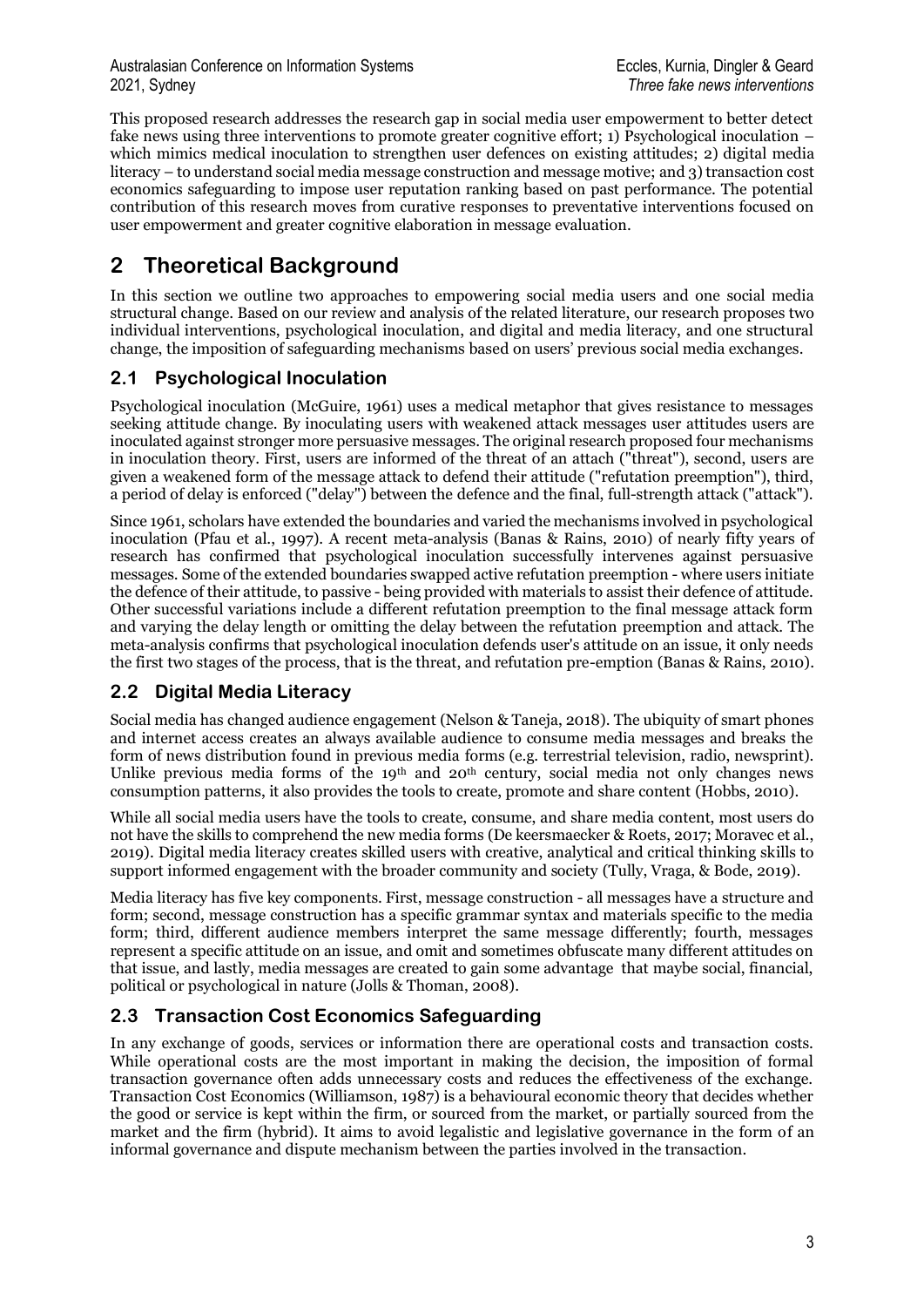Jones and colleagues (Jones et al., 1997) expanded TCE hybrid governance to include network governance. This boundary expansion extends TCE beyond a dyadic exchange to a network perspective. This network perspective makes TCE suitable for imposing a governance framework on exchanges of information in online social networks. Network governance in exchanges involving multi node exchanges creates problems which can be safeguarded and coordinated by social mechanisms from members in the network (Jones et al., 1997). While coordination of online social networks lies with the platform providers, safeguarding can be deployed by nodes in the network through social mechanisms. Jones and colleagues identified three social mechanisms to resolve exchange problems: restricted access; collective sanctions and reputation ranking. For restricted access and reputation, the amount of restriction and reputation ranking needs the right amount since too little or too much safeguarding impacts the effectiveness of the network governance.

Media literacy, psychological inoculation and safeguarding assets in Transaction Cost Economic theory are defensive actions designed to protect an asset or attitude from opportunistic behaviour. Each intervention responds to a threat with a proactive defence utilising skills acquisition and literacy, refutation defence or explicit safeguarding. Each method prepares users with the ability to defend themselves from subsequent fake news attacks. In the next section we explain the proposed method to explore the effectiveness of these approaches on fake news.

## **3 Proposed Method**

In this section we provide an overview of our research focus on user empowerment interventions. Participants will be sourced by using social media, noticeboards at community centres, shopping centres and professional staff, and student noticeboards where the research team is based.

### **3.1 Study 1 - Preventative user empowerment**

Study 1 addresses sub research questions 1 and 2. We have recruited participants to explore two preventative interventions: psychological inoculation and digital media literacy. After participants have viewed a plain language statement and provided informed consent they will complete demographic and psychological (Big 5 "OCEAN") information before being divided evenly into three groups: i) psychological inoculation treatment, ii) digital media literacy treatment and iii) a control group. All groups will view a brief video (7-8 minutes) of the treatment (or control - a video about our university) before being shown 10 social media posts. The randomised social media posts contain a combination of factual and false information posts. Posts contain content that is familiar to most social media users.

For each post participants are asked to rate their likelihood to share, like (favourite), comment favourably, comment negatively on a seven-point Likert scale (extremely unlikely, moderately unlikely, slightly likely, neither likely nor unlikely, slightly unlikely, moderately unlikely, extremely unlikely). After viewing 10 social media posts all participants view a debriefing presentation identifying the factual and false posts including sources (e.g. Snopes, ABC Fact check) that confirmed the post status. Participates can initiate a distress protocol at any stage and exit the study at any time.

Our expectation based on previous research is that we should see some effect in the likelihood to share fake news (disinformation, malicious information) social media posts. The novelty of this study is that it takes place in an online only setting and does not involve physical interaction with participants.

### **3.2 Study 2 - Social Media Structural Change**

Our second experiment addresses sub research question 3 and will ask participants to test the imposition of user reputation ranking by imposing a safeguarding mechanism on the transaction (message sharing)- part of TCE theory. Safeguarding is a mechanism used to protect assets. Assets of low specificity require no safeguarding. However, once the asset has unique attributes and characteristics, the failure to safeguard is considered an unrelieved hazard (Williamson, 1987). Studies (Shao et al., 2018) have used machine learning, natural language processing, and mining existing fact checking corpus of historical social media posts identified as fake news. This historical corpus, means that user accounts that created, shared, liked, or commented on fake news can be identified. Following on from these users who promote fake news would have their reputation ranking negatively impacted.

Our treatment introduces a 10-point scale  $(1/2 \text{ star to } 5 \text{ stars})$  reputation ranking of the user based on their previous actions. New users and verified bot accounts are not rated. Participants in the treatment group in Study 2 will be informed that their own reputation ranking will be affected if they favourable share, like, or comment on posts identified as fake news. The control group will not receive this information but still see user accounts with the star ranking. As in Study 1, users will be shown a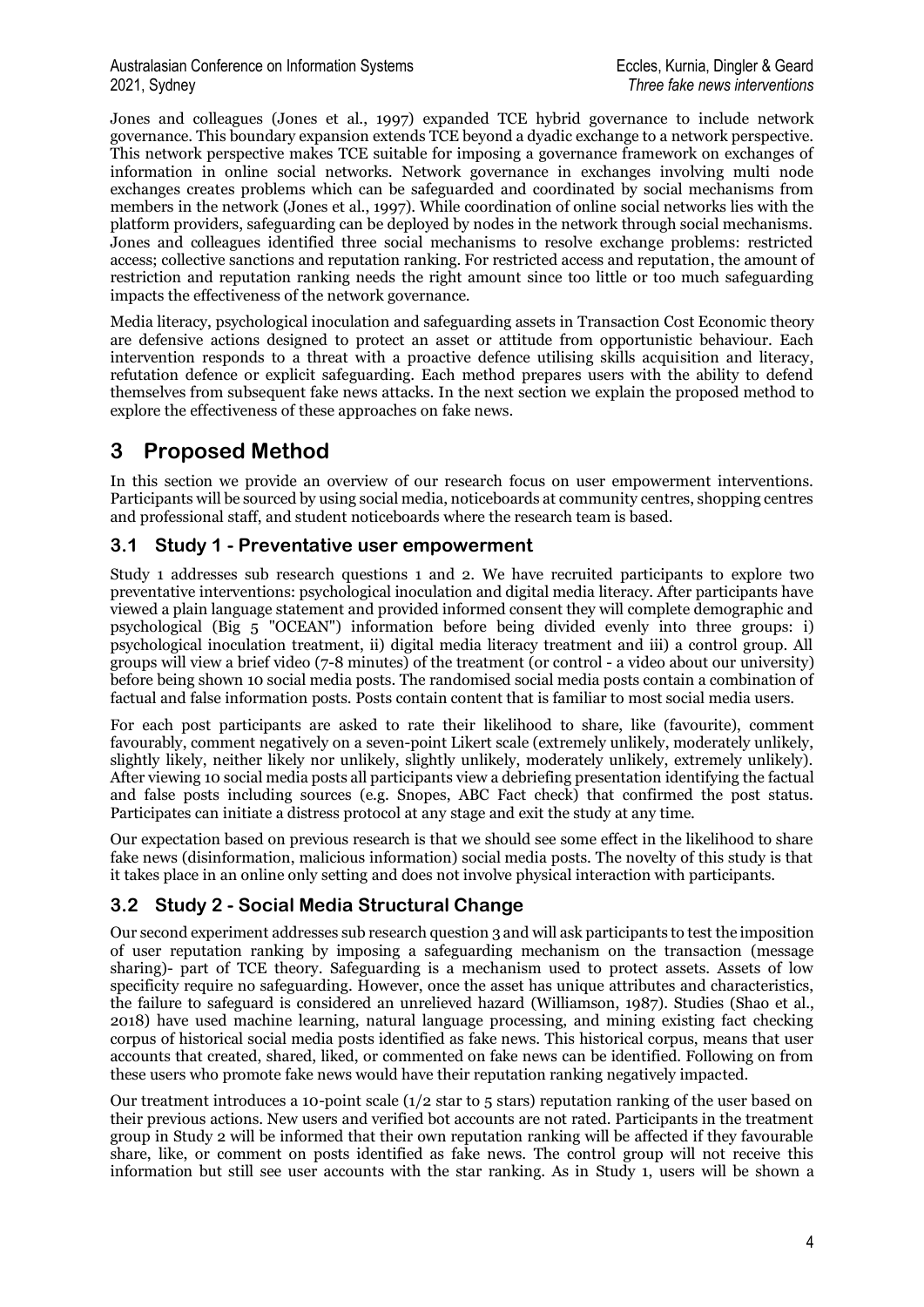randomised combination of 10 factual, disinformation and malicious information social media posts and asked to rank their likelihood to share, like, comment favourable, and comment negatively on the post. Participants who favourably like a fake news social media post would be informed that their own reputation ranking has been negatively affected and asked if they wish to reverse their action.

## **4 Discussion**

We expect our research to contribute to both research into the fake news phenomenon and help social media organisations empower users to self-manage their fake news exposure. The contribution to psychological inoculation research is that it is used in an online digital setting. Nearly all psychological inoculation research occurs face to face with the researchers and participants being co-located(Banas & Rains, 2010). Our research is online and would extend the preliminary work (Roozenbeek & van der Linden, 2019) done with psychological inoculation in social media settings.

Like psychological inoculation research, most media literacy interventions occur in face to face instructor led settings (Hobbs, 2010). This research provides media literacy training beyond the boundary of P-12 education classroom settings. Further, it extends media literacy as a skill suitable for all age groups and all social media users.

The contribution to research is twofold. First, we demonstrate the novel use of Transaction Cost Economic theory especially network governance and safeguarding to social media. Further, we extend this theory beyond a dyadic exchange between the market and the firm to the idea of a network of market suppliers and network governance in online digital social networks like social media.

The contribution to practice is that our research offers digital, scalable, online, low resource cost training to all social media users across all social media platforms. It provides a short training module that equips social media users with the necessary tools to better detect disinformation and fake news and make informed decisions about what they share and promote (organically and algorithmically) within and between social media networks.

Our research differs from most fake news social media research to date by focussing on message producers and disseminators rather than message content, and on preventative strategies rather than curative responses. The majority of research across multiple disciplines focuses on users and their actions and vulnerabilities (Aquino et al., 2017; Schmidt, Zollo, Scala, Betsch, & Quattrociocchi, 2018; Zuk, Zuk, & Lisiewicz-Jakubaszko, 2019), the process and effect of fact checking (Shao et al., 2018), correcting the record (Lewandowsky, Ecker, Seifert, Schwarz, & Cook, 2012; Shin, Jian, Driscoll, & Bar, 2017), and medical misinformation especially vaccine hesitancy (Aquino et al., 2017). The overwhelming majority of this research focuses on fake news campaigns while in progress or after they have impacted social media platforms and users. Our research focusses on reducing fake news exposure and empowering users to make better informed decisions about what they share and promote.

## **5 Conclusion**

Our research responds to Lazer et al.'s (Lazer et al., 2018) call for future research to focus on user empowerment and social media structural change to address the fake news phenomenon. Psychological inoculation and digital media literacy empower users to demonstrate greater cognitive elaboration when encountering disinformation and harmful information. TCE safeguarding introduces structural change by changing focus from message content to message producer and distributor. The introduction of reputation rankings based on previous performance enforces network governance on social media.

One of the limitations of this research is that our cohort are Australian users of social media and may not be representative of all social media users. The second limitation of our study is the sample size. We expect approximately 150 participants for both user empowerment and structural change studies and any findings may not be statistically significant. Our research is at the stage where we have recruited participants and are about to conduct the studies and collect data. Once we have sufficient number of completed experiments we expect to start data analysis before the end of the calendar year. If our research is successful we would expect to see future research focus on other preventative interventions that empower users through greater cognitive elaboration.

# **6 References**

89up. (2018). *Putin's Brexit? The influence of Kremlin media & bots during the 2016 UK EU referendum*. Retrieved from London: https://89up.org/russia-report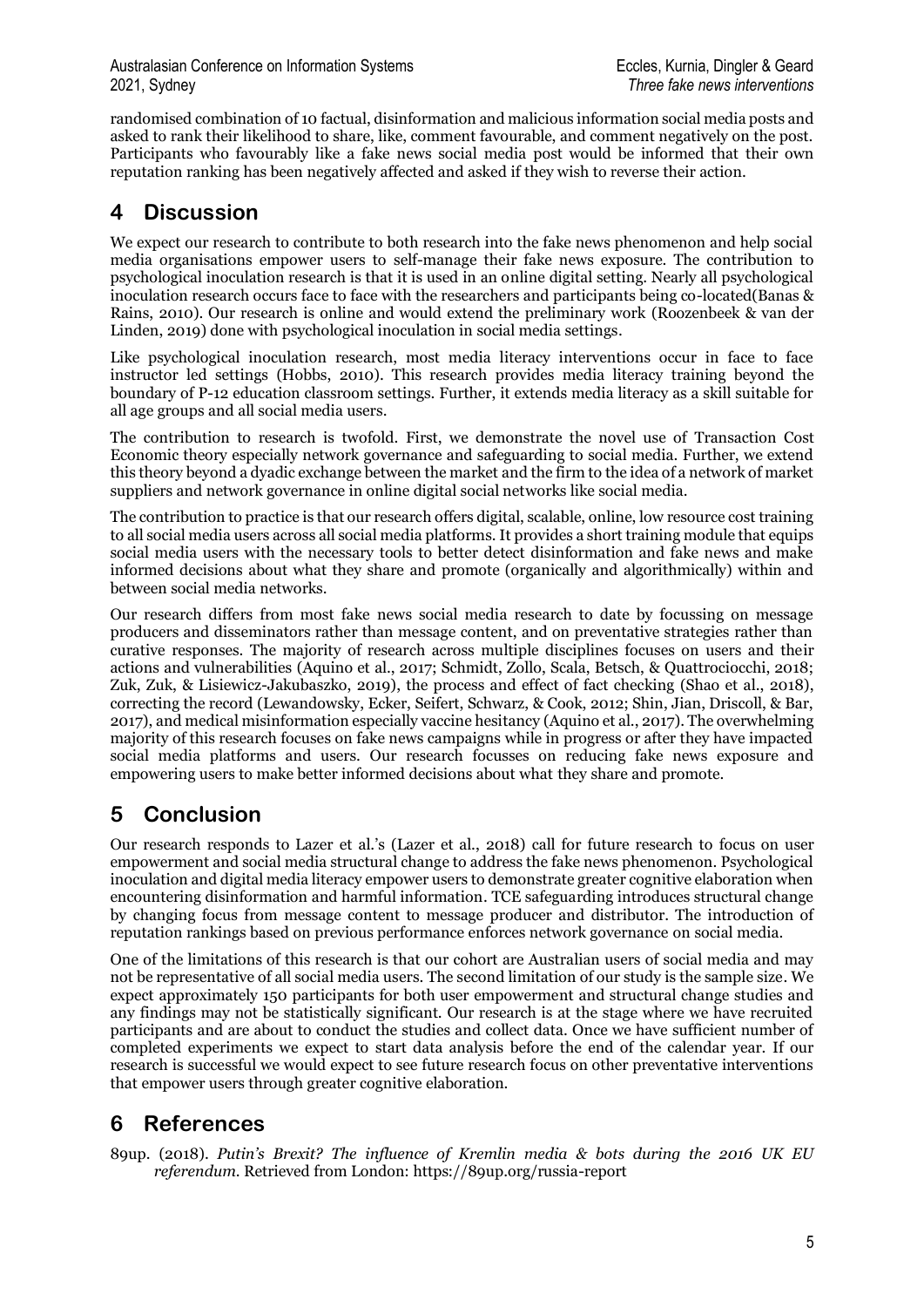- Allcott, H., & Gentzkow, M. (2017). Social Media and Fake News in the 2016 Election. *Journal of Economic Perspectives, 31*(2), 211-236. doi:10.1257/jep.31.2.211
- Allcott, H., Gentzkow, M., & Yu, C. (2019). Trends in the diffusion of misinformation on social media. *Research & Politics, 6*(2). doi:10.1177/2053168019848554
- Aquino, F., Donzelli, G., De Franco, E., Privitera, G., Lopalco, P. L., & Carducci, A. (2017). The web and public confidence in MMR vaccination in Italy. *Vaccine, 35*(35), 4494-4498. doi:10.1016/j.vaccine.2017.07.029
- Banas, J., & Rains, S. (2010). A Meta-Analysis of Research on Inoculation Theory. *Communication Monographs, 77*(3), 281-311. doi:10.1080/03637751003758193
- Bradshaw, S., & Nelson, P. H. (2019). *The Global Disinformation Disorder: 2019 Global Inventory of Organised Social Media Manipulation.* Retrieved from Oxford U.K:
- Chan, J., Ghose, A., & Seamans, R. (2016). The Internet and Racial Hate Crime: Offline Spillovers from Online Access. *MIS Quarterly, 40*(2), 381-404. Retrieved from https://search.ebscohost.com/login.aspx?direct=true&AuthType=sso&db=bth&AN=115296640 &site=ehost-live&custid=s2775460
- De keersmaecker, J., & Roets, A. (2017). 'Fake news': Incorrect, but hard to correct. The role of cognitive ability on the impact of false information on social impressions. *Intelligence, 65*, 107-110. doi:10.1016/j.intell.2017.10.005
- Del Vicario, M., Quattrociocchi, W., Scala, A., & Zollo, F. (2019). Polarization and Fake News: Early Warning of Potential Misinformation Targets. *Acm Transactions on the Web, 13*(2). doi:10.1145/3316809
- Ecker, U. K. H., Lewandowsky, S., & Tang, D. T. W. (2010). Explicit warnings reduce but do not eliminate the continued influence of misinformation. *Memory & Cognition*(8), 1087.
- Griskevicius, V., Goldstein, N. J., Mortensen, C. R., Sundie, J. M., Cialdini, R., B., & Kenrick, D. T. (2009). Fear and Loving in Las Vegas: Evolution, Emotion, and Persuasion. *Journal of Marketing Research (JMR), 46*(3), 384-395. doi:10.1509/jmkr.46.3.384
- Hobbs, R. (2010). *Digital and Media Literacy: A Plan of Action*. Retrieved from Washington D.C. USA: https://assets.aspeninstitute.org/content/uploads/2010/11/Digital and Media Literacy.pdf
- Jolls, T., & Thoman, E. (2008). Literacy for the 21st Century An Overview & Orientation Guide to Media Literacy Education 87. Retrieved from http://www.medialit.org/sites/default/files/01a\_mlkorientation\_rev2\_0.pdf
- Jones, C., Hesterly, W. S., & Borgatti, S. P. (1997). A general theory of network governance: exchange conditions and social mechanisms. *Academy of Management Review, 22*(4), 911-945. doi:10.5465/AMR.1997.9711022109
- Kane, G. C., Alavi, M., Labianca, G., & Borgatti, S. P. (2014). What's different about social media networks? A framework and research agenda. *MIS Quarterly, 38*(1), 275-304.
- Kupianainen, R., Sintonen, S., & Suoranta, J. (2008). *Decades of Finish Media Education* Retrieved from Helsinki, Finland: http://www.mediakasvatus.fi/publications
- Lazer, D. M. J., Benkler, Y., Berinsky, A. J., Greenhill, K. M., Menczer, F., Metzger, M. J., . . . Zittrain, J. L. (2018). The science of fake news. *Science, 359*(6380), 5. Retrieved from https://science.sciencemag.org/content/359/6380/1094
- Lewandowsky, S., Ecker, U. K. H., & Cook, J. (2017). Beyond Misinformation: Understanding and Coping with the "Post-Truth" Era. *Journal of Applied Research in Memory and Cognition, 6*(4), 353-369. doi:10.1016/j.jarmac.2017.07.008
- Lewandowsky, S., Ecker, U. K. H., Seifert, C. M., Schwarz, N., & Cook, J. (2012). Misinformation and Its Correction: Continued Influence and Successful Debiasing. *Psychological Science in the Public Interest, 13*(3), 106. doi:10.1177/1529100612451018
- Lewandowsky, S., Gignac, G. E., & Oberauer, K. (2013). The Role of Conspiracist Ideation and Worldviews in Predicting Rejection of Science. *Plos One, 8*(10), 1-11. doi:10.1371/journal.pone.0075637